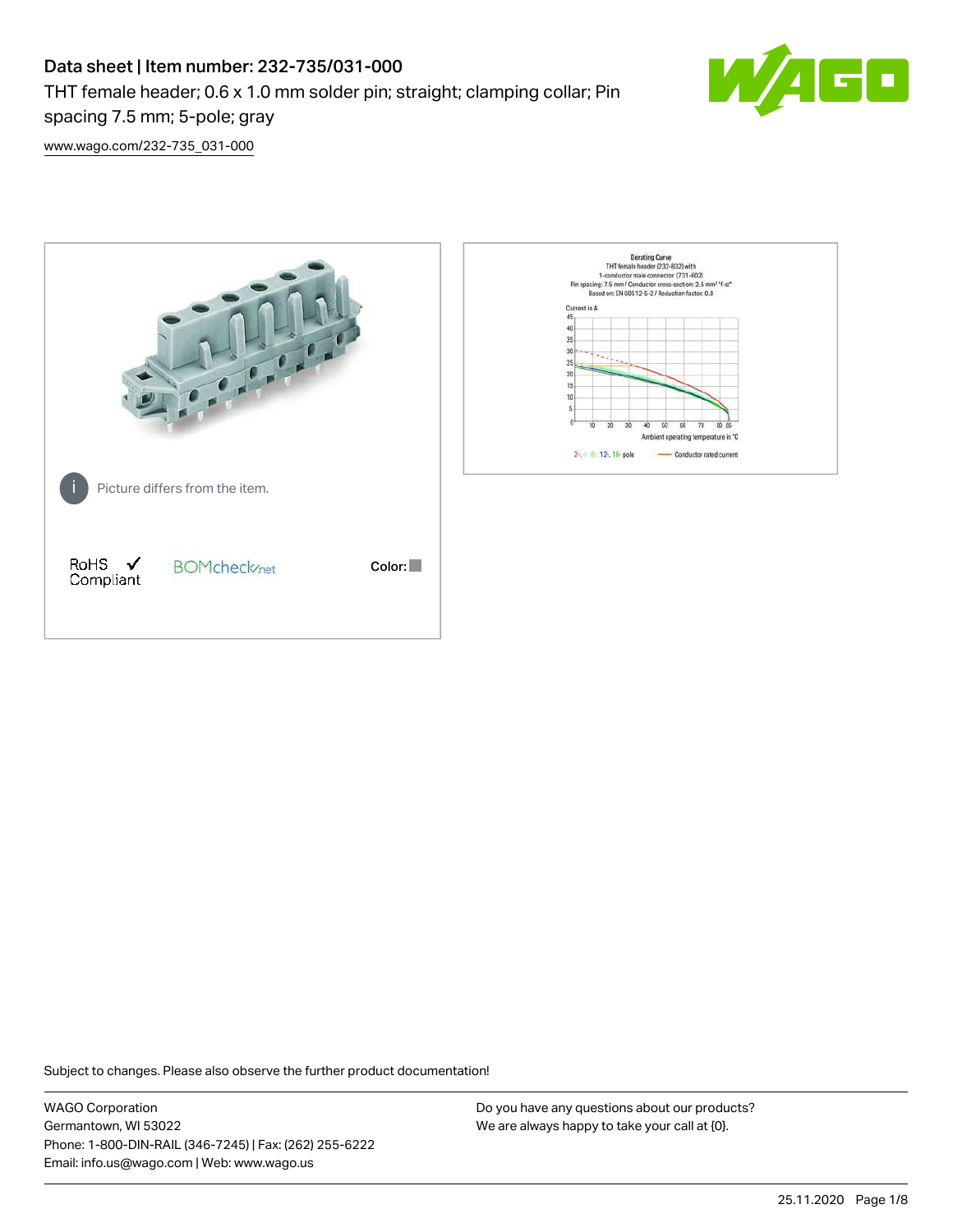



#### Item description

- П Horizontal or vertical PCB mounting via straight or angled solder pins
- П For board-to-board and board-to-wire connections
- П Touch-proof PCB outputs
- $\blacksquare$ Easy-to-identify PCB inputs and outputs
- $\blacksquare$ With coding fingers

#### Safety information 1:

The MCS - MULTI CONNECTION SYSTEM includes connectors without breaking capacity in accordance with DIN EN 61984. When used as intended, these connectors must not be connected/disconnected when live or under load. The circuit design should ensure header pins, which can be touched, are not live when unmated.

## Data Electrical data

Subject to changes. Please also observe the further product documentation!

WAGO Corporation Germantown, WI 53022 Phone: 1-800-DIN-RAIL (346-7245) | Fax: (262) 255-6222 Email: info.us@wago.com | Web: www.wago.us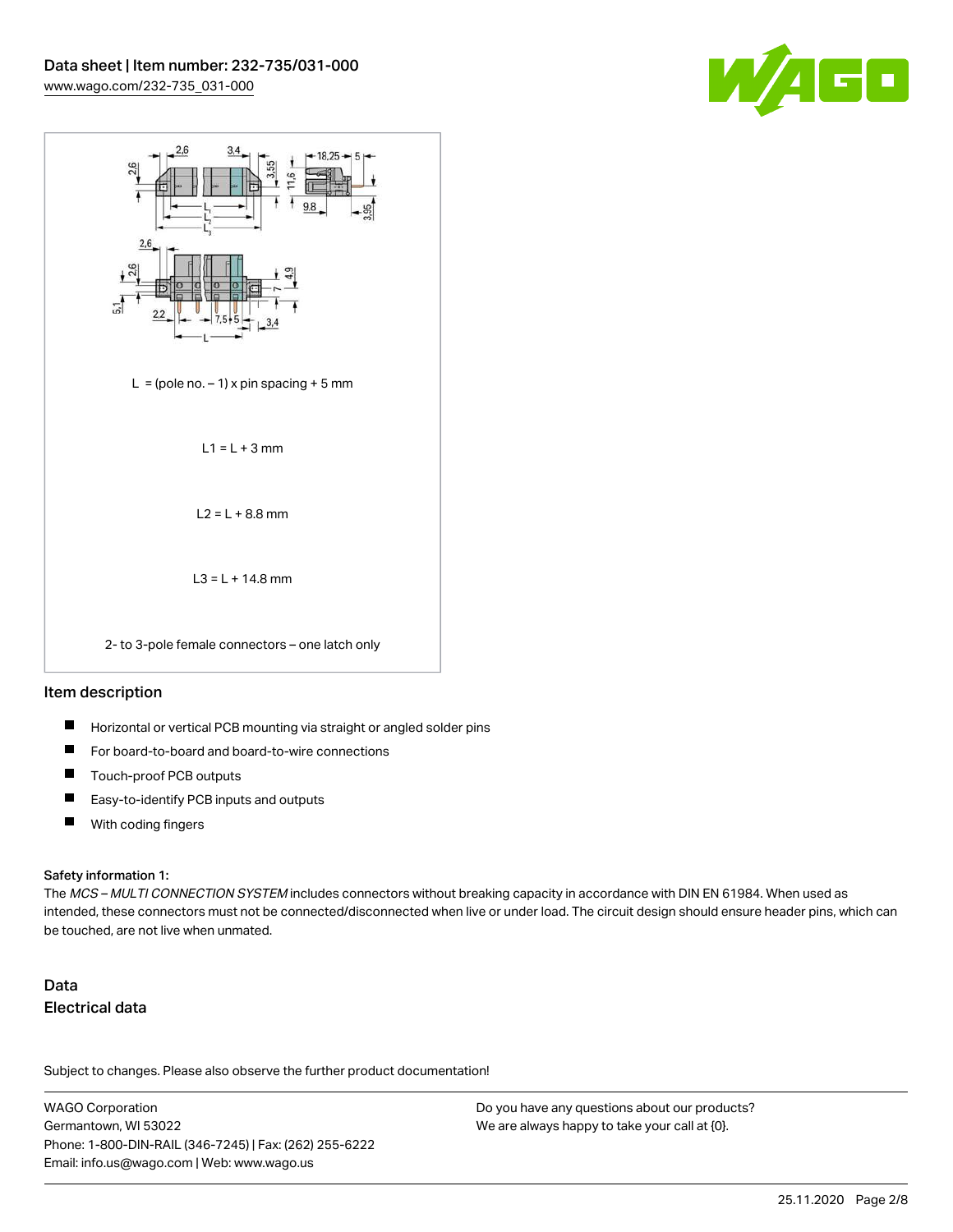

### Ratings per IEC/EN 60664-1

| Ratings per                 | IEC/EN 60664-1                                            |
|-----------------------------|-----------------------------------------------------------|
| Rated voltage (III / 3)     | 500 V                                                     |
| Rated surge voltage (III/3) | 6 <sub>kV</sub>                                           |
| Rated voltage (III/2)       | 630 V                                                     |
| Rated surge voltage (III/2) | 6 <sub>kV</sub>                                           |
| Nominal voltage (II/2)      | 1000V                                                     |
| Rated surge voltage (II/2)  | 6 <sub>kV</sub>                                           |
| Rated current               | 12A                                                       |
| Legend (ratings)            | (III / 2) ≙ Overvoltage category III / Pollution degree 2 |

#### Ratings per UL 1059

| Approvals per                  | UL 1059 |
|--------------------------------|---------|
| Rated voltage UL (Use Group B) | 300 V   |
| Rated current UL (Use Group B) | 15 A    |
| Rated voltage UL (Use Group D) | 300 V   |
| Rated current UL (Use Group D) | 10 A    |

#### Ratings per UL 1977

| Rated voltage UL 1977 | 600 V |
|-----------------------|-------|
| Rated current UL 1977 |       |

### Ratings per CSA

| Approvals per                   | CSA   |
|---------------------------------|-------|
| Rated voltage CSA (Use Group B) | 300 V |
| Rated current CSA (Use Group B) | 15 A  |
| Rated voltage CSA (Use Group D) | 300 V |
| Rated current CSA (Use Group D) | 10 A  |

#### Connection data

| Pole No.                   |  |
|----------------------------|--|
| Total number of potentials |  |
| Number of connection types |  |
| Number of levels           |  |

Subject to changes. Please also observe the further product documentation!

WAGO Corporation Germantown, WI 53022 Phone: 1-800-DIN-RAIL (346-7245) | Fax: (262) 255-6222 Email: info.us@wago.com | Web: www.wago.us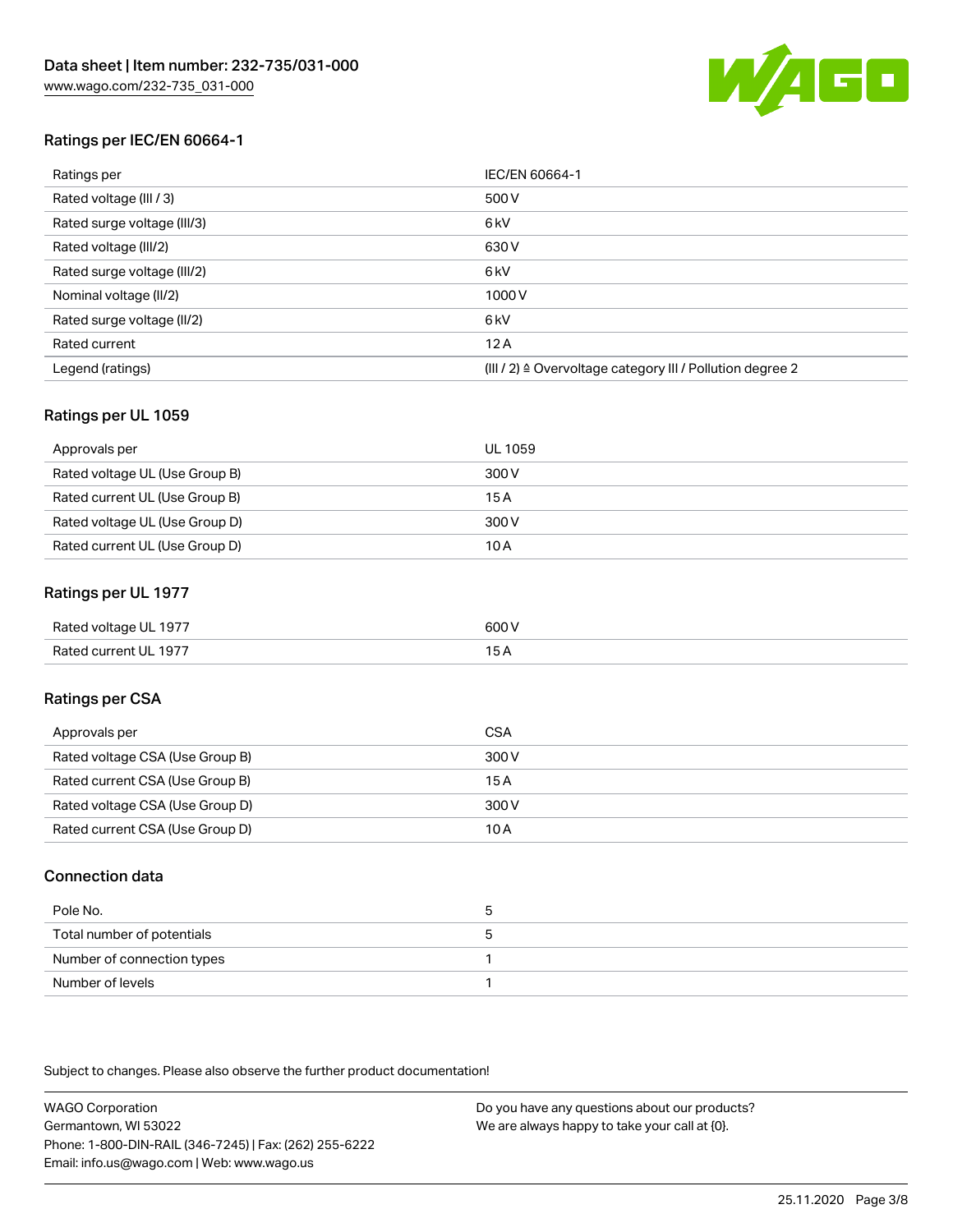

### Physical data

| Pin spacing                          | 7.5 mm / 0.295 inch   |
|--------------------------------------|-----------------------|
| Width                                | 49.8 mm / 1.961 inch  |
| Height                               | 23.25 mm / 0.915 inch |
| Height from the surface              | 18.25 mm / 0.719 inch |
| Depth                                | 11.6 mm / 0.457 inch  |
| Solder pin length                    | $5 \,\mathrm{mm}$     |
| Solder pin dimensions                | $0.6 \times 1$ mm     |
| Drilled hole diameter with tolerance | $1.3$ $(+0.1)$ mm     |

#### Mechanical data

| Mounting type | Mounting flange       |
|---------------|-----------------------|
| Mounting type | Feed-through mounting |
|               | Panel mounting        |

## Plug-in connection

| Contact type (pluggable connector) | Female connector/socket |
|------------------------------------|-------------------------|
| Connector (connection type)        | for PCB                 |
| Mismating protection               | No                      |
| Mating direction to the PCB        | 90°                     |

## PCB contact

| PCB contact                         | TH).                                       |
|-------------------------------------|--------------------------------------------|
| Solder pin arrangement              | over the entire female connector (in-line) |
| Number of solder pins per potential |                                            |

#### Material Data

| Color                       | gray             |
|-----------------------------|------------------|
| Material group              |                  |
| Insulation material         | Polyamide (PA66) |
| Flammability class per UL94 | V <sub>0</sub>   |
| Contact material            | Copper alloy     |
| Contact plating             | tin-plated       |
| Weight                      | 6g               |

Subject to changes. Please also observe the further product documentation!

| <b>WAGO Corporation</b>                                | Do you have any questions about our products? |
|--------------------------------------------------------|-----------------------------------------------|
| Germantown, WI 53022                                   | We are always happy to take your call at {0}. |
| Phone: 1-800-DIN-RAIL (346-7245)   Fax: (262) 255-6222 |                                               |
| Email: info.us@wago.com   Web: www.wago.us             |                                               |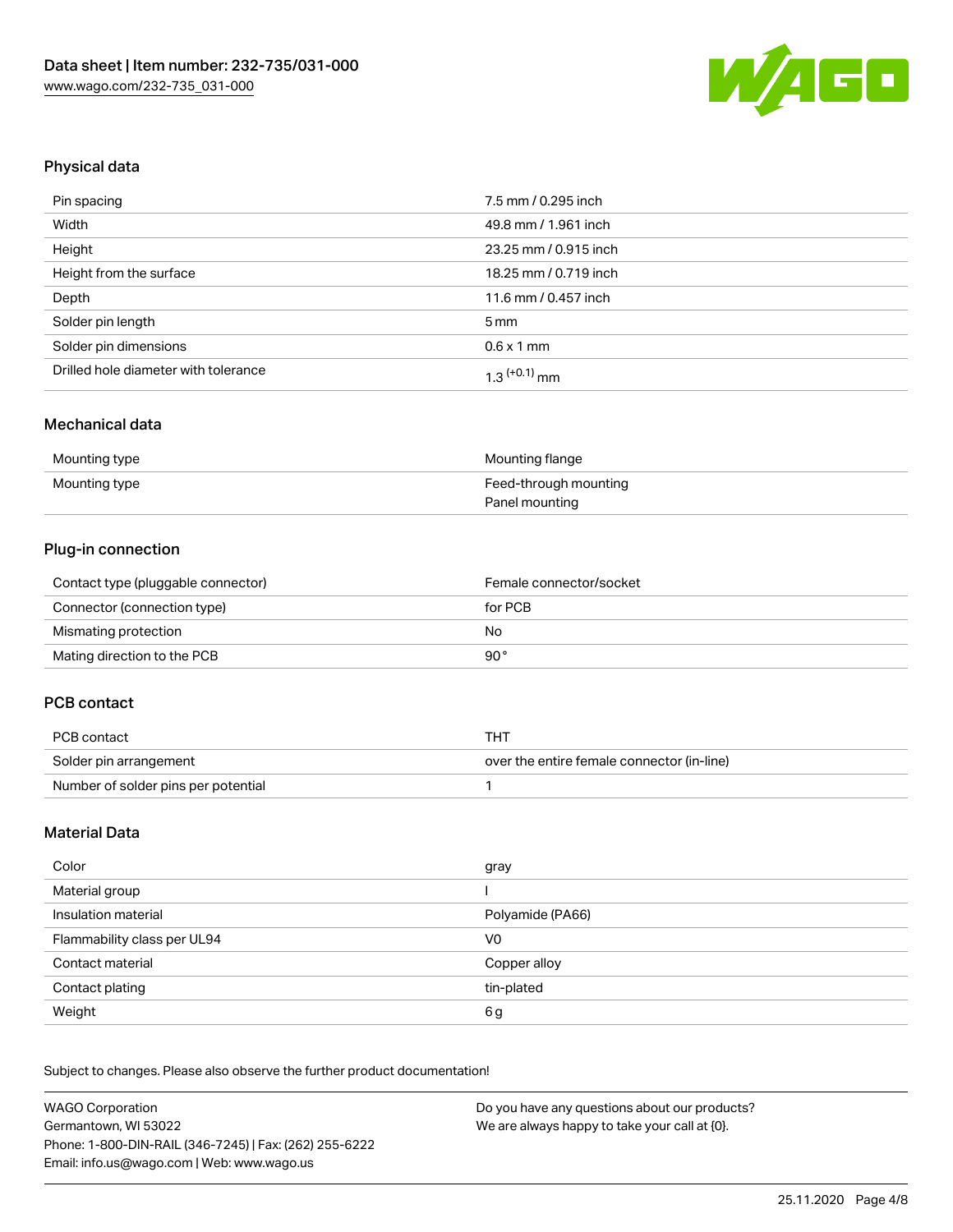[www.wago.com/232-735\\_031-000](http://www.wago.com/232-735_031-000)



#### Environmental Requirements

| Limit temperature range<br>the contract of the contract of the contract of the contract of the contract of the contract of the contract of | . +85 °C<br>- 60  - |
|--------------------------------------------------------------------------------------------------------------------------------------------|---------------------|
|--------------------------------------------------------------------------------------------------------------------------------------------|---------------------|

#### Commercial data

| Packaging type        | BOX           |
|-----------------------|---------------|
| Country of origin     | DE            |
| <b>GTIN</b>           | 4055143577793 |
| Customs tariff number | 85366990990   |

#### Approvals / Certificates

#### Ship Approvals

| Logo                             | Approval                                                | <b>Additional Approval Text</b> | Certificate<br>name                 |
|----------------------------------|---------------------------------------------------------|---------------------------------|-------------------------------------|
| ABS.                             | ABS<br>American Bureau of Shipping                      | -                               | $19 -$<br>HG15869876-<br><b>PDA</b> |
| <b>BUREA</b> I<br>VERITAS        | BV<br>Bureau Veritas S.A.                               | IEC 60998                       | 11915/D0 BV                         |
| <b>DNV-GL</b><br><b>MARITIME</b> | <b>DNV GL</b><br>Det Norske Veritas, Germanischer Lloyd | EN 60998                        | TAE000016Z                          |
| <b>UL-Approvals</b>              |                                                         |                                 |                                     |
| Logo                             | Approval                                                | <b>Additional Approval Text</b> | Certificate<br>name                 |
| J                                | <b>UR</b><br>Underwriters Laboratories Inc.             | <b>UL 1059</b>                  | E45172                              |



UR Underwriters Laboratories Inc.

UL 1977 20150318-E45171

Subject to changes. Please also observe the further product documentation!

WAGO Corporation Germantown, WI 53022 Phone: 1-800-DIN-RAIL (346-7245) | Fax: (262) 255-6222 Email: info.us@wago.com | Web: www.wago.us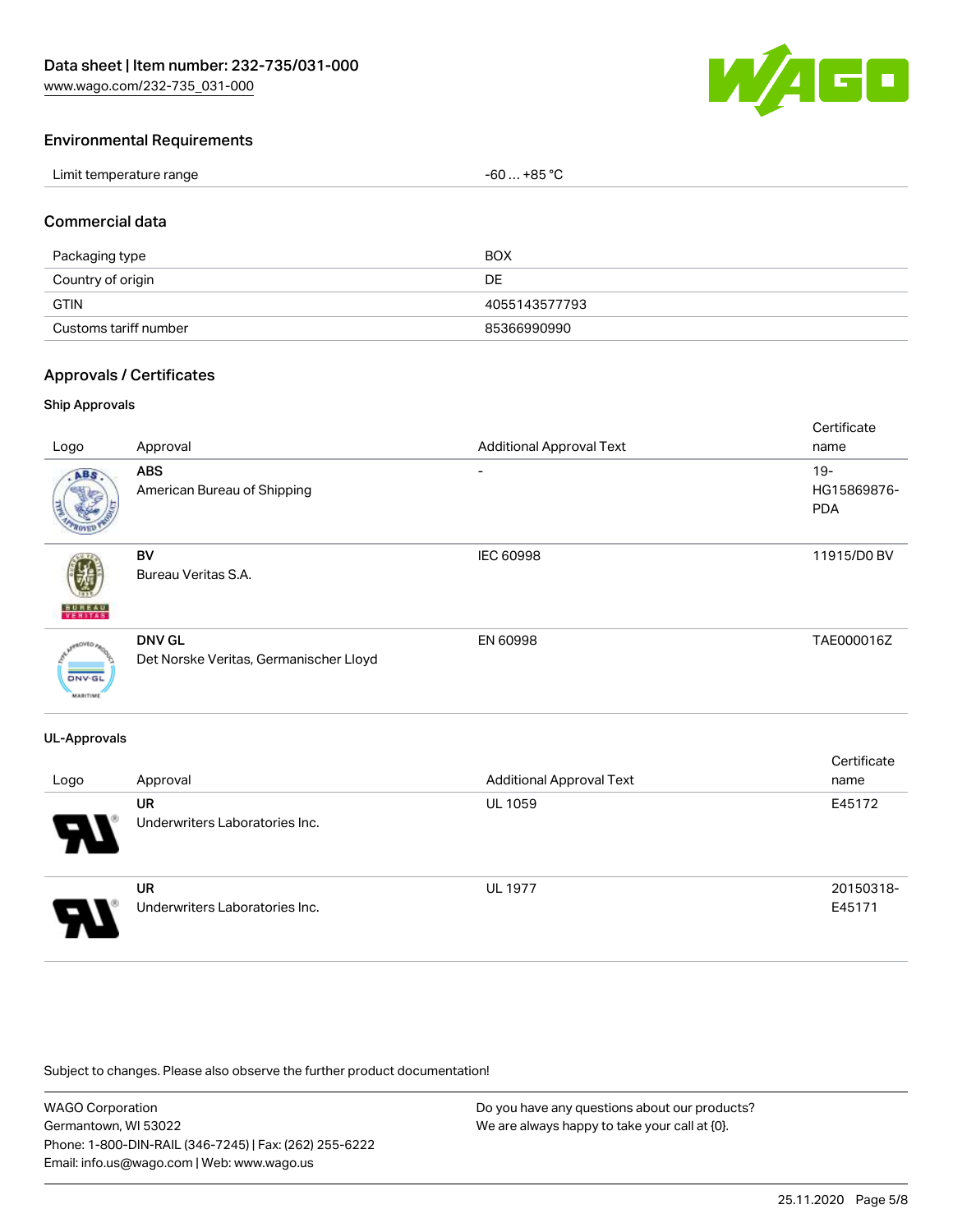

#### **Counterpart**



Item no.731-605

1-conductor male connector; 2.5 mm²; Pin spacing 7.5 mm; 5-pole; 2,50 mm²; gray [www.wago.com/731-605](https://www.wago.com/731-605)

#### Compatible products

| assembling          |                                                                                                                              |                      |
|---------------------|------------------------------------------------------------------------------------------------------------------------------|----------------------|
|                     | Item no.: 209-147<br>Self-tapping screw                                                                                      | www.wago.com/209-147 |
|                     | Item no.: 231-194<br>Self-tapping screw; B 2.2x13, fixing hole 1.8 mm Ø                                                      | www.wago.com/231-194 |
|                     | Item no.: 231-195<br>Screw with nut; M2x12; for fixing element                                                               | www.wago.com/231-195 |
|                     | Item no.: 231-295<br>Screw with nut                                                                                          | www.wago.com/231-295 |
| check               |                                                                                                                              |                      |
|                     | Item no.: 210-136<br>Test plug; 2 mm Ø; with 500 mm cable                                                                    | www.wago.com/210-136 |
|                     | Item no.: 210-137<br>Test plug; 2.3 mm Ø; with 500 mm cable                                                                  | www.wago.com/210-137 |
|                     | Item no.: 231-662<br>Test plugs for female connectors; for 7.5 mm and 7.62 mm pin spacing; 2,50 mm <sup>2</sup> ; light gray | www.wago.com/231-662 |
| Marking accessories |                                                                                                                              |                      |
|                     | Item no.: 210-833<br>Marking strips; on reel; 6 mm wide; plain; Self-adhesive; white                                         | www.wago.com/210-833 |
|                     | Item no.: 210-834<br>Marking strips; on reel; 5 mm wide; plain; Self-adhesive; white                                         | www.wago.com/210-834 |
|                     |                                                                                                                              |                      |

### Downloads Documentation

| <b>Additional Information</b> |             |               |          |
|-------------------------------|-------------|---------------|----------|
| Technical explanations        | Apr 3, 2019 | pdf<br>3.6 MB | Download |

## CAD files

Subject to changes. Please also observe the further product documentation!

| WAGO Corporation                                       | Do you have any questions about our products? |
|--------------------------------------------------------|-----------------------------------------------|
| Germantown. WI 53022                                   | We are always happy to take your call at {0}. |
| Phone: 1-800-DIN-RAIL (346-7245)   Fax: (262) 255-6222 |                                               |
| Email: info.us@wago.com   Web: www.wago.us             |                                               |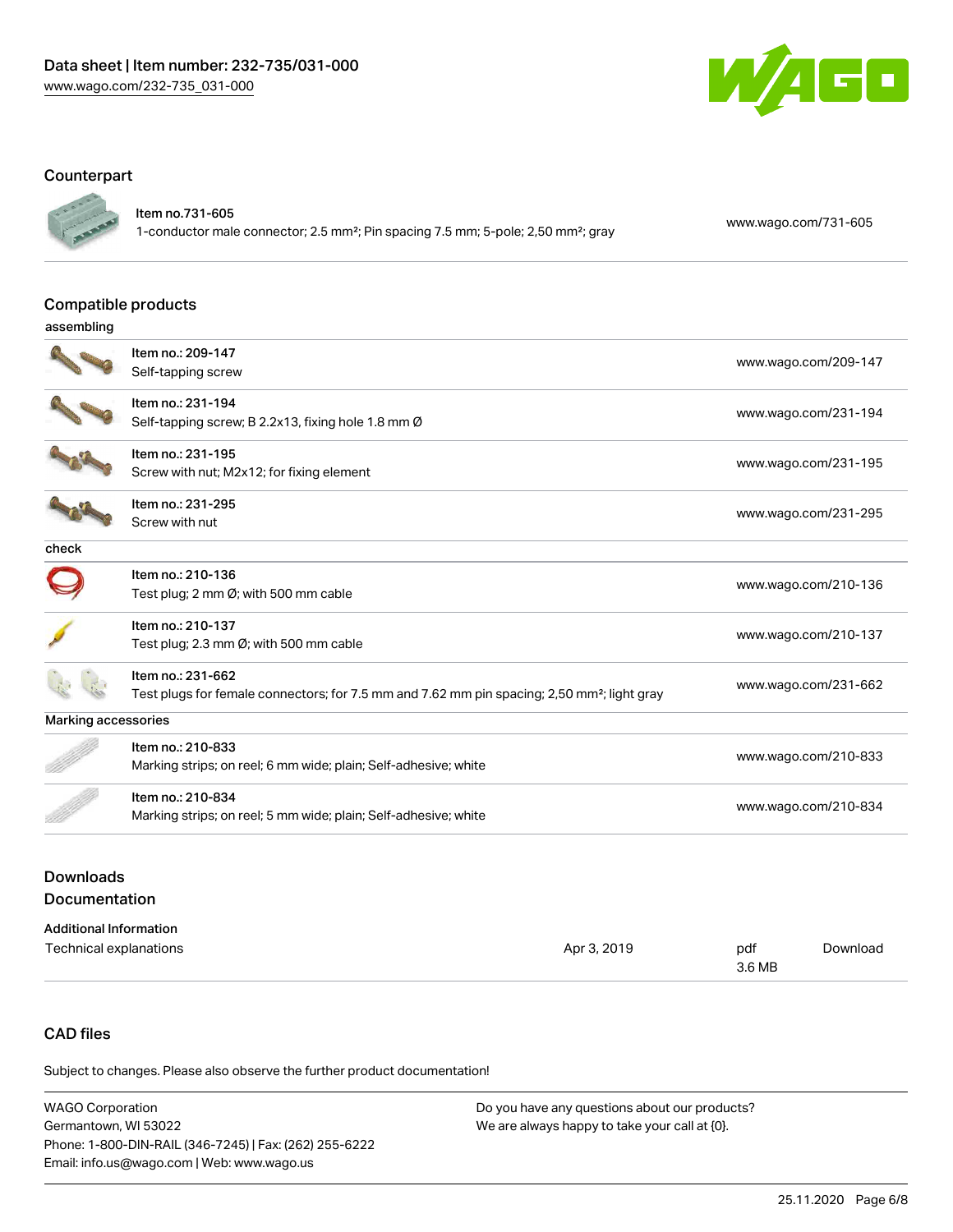#### PCB Design

Symbol and Footprint 232-735/031-000

CAx data for your PCB design, consisting of "schematic symbols and PCB footprints", allow easy integration of the WAGO component into your development environment.

### Supported formats:

- $\blacksquare$ Accel EDA 14 & 15
- $\blacksquare$ Altium 6 to current version
- $\blacksquare$ Cadence Allegro
- $\blacksquare$ **DesignSpark**
- $\blacksquare$ Eagle Libraries
- $\blacksquare$ KiCad
- $\blacksquare$ Mentor Graphics BoardStation
- $\blacksquare$ Mentor Graphics Design Architect
- $\blacksquare$ Mentor Graphics Design Expedition 99 and 2000
- $\blacksquare$ OrCAD 9.X PCB and Capture
- $\blacksquare$ PADS PowerPCB 3, 3.5, 4.X, and 5.X
- П PADS PowerPCB and PowerLogic 3.0
- $\blacksquare$ PCAD 2000, 2001, 2002, 2004, and 2006
- П Pulsonix 8.5 or newer
- $\blacksquare$ STL
- 3D STEP  $\blacksquare$
- TARGET 3001! П
- П View Logic ViewDraw
- П Quadcept
- $\blacksquare$ Zuken CadStar 3 and 4
- $\blacksquare$ Zuken CR-5000 and CR-8000

PCB Component Libraries (EDA), PCB CAD Library Ultra Librarian

#### Installation Notes

#### Application

Subject to changes. Please also observe the further product documentation!

WAGO Corporation Germantown, WI 53022 Phone: 1-800-DIN-RAIL (346-7245) | Fax: (262) 255-6222 Email: info.us@wago.com | Web: www.wago.us

Do you have any questions about our products? We are always happy to take your call at {0}.



URL [Download](https://www.wago.com/us/d/UltraLibrarian_URLS_232-735_031-000)